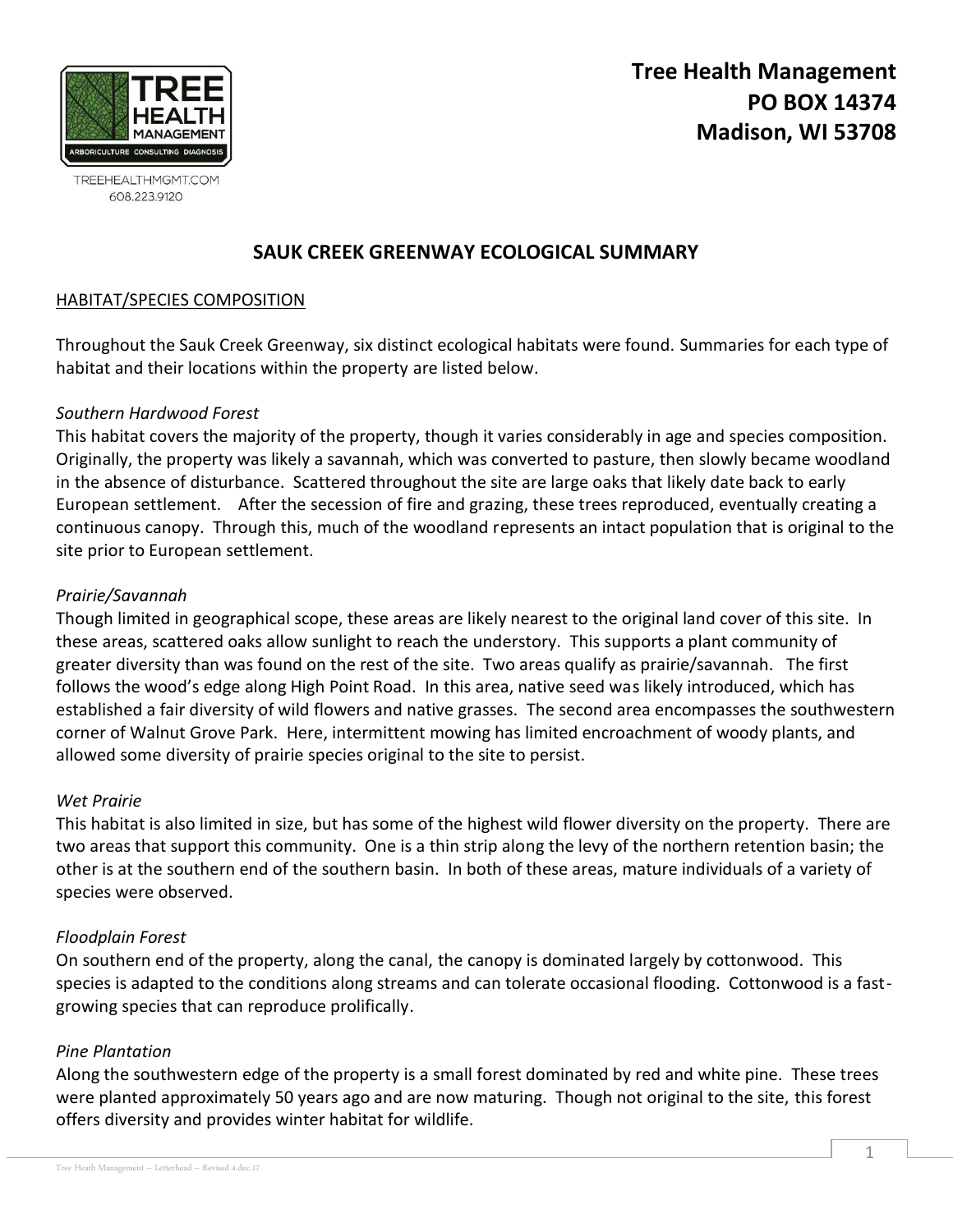#### *Black Locust Clone*

The area directly behind Walnut Grove Park is dominated by black locust. This species was introduced, and is very aggressive in colonizing open areas. Black Locust has limited ecological value, and generally requires management or eradication to contain its prolific spread.

## OBSERVATIONS AND RECCOMENDATIONS

## *Oak Regeneration and Mortality*

On the majority of the property, the youngest oak trees are approximately 80-100 years old. There is considerable mortality amongst mature oaks in the woodlot.

Some of this mortality may be due to root rot. Oak wilt and other vascular disease may have also contributed to mortality of these trees. Little Oak regeneration was observed in the woodlot. On the current trajectory, the mature oaks will slowly die off without being replaced.

Oak is a light-loving species that requires direct sunlight to regenerate and be healthy. At present, most areas are too overcrowded for general health, let alone regeneration of a new cohort of young trees. Thinning or girdling less desirable species (Appendix A) and creating large openings, at least 200-300 feet across, would reinvigorate existing trees and facilitate reproduction. Restoration plantings would also be of benefit (restoration tree planting suggestions are listed in Appendix C).

## *Savannah Restoration*

While Oak savannah is one of the most diverse ecosystems in our region, it is also an imperiled habitat. In Wisconsin, less than 0.1% remains intact, with similar numbers throughout the natural range.

If desired, Oak regeneration could easily be dovetailed with savannah restoration. The same openings that support young oaks would also support the light-loving prairie species (Appendix B) found in savannah openings. This would greatly improve the health and diversity of the site and provide habitat for pollinators and other wildlife.

## FUTURE MANAGEMENT

## *Prescribed Fire*

Many of the ecological issues facing the site could primarily be managed by regular use of fire. Because of the long absence of disturbance, near annual fire for the next 10 years would be a benefit in suppressing brush and favoring oak and other desirable native species.

#### *Buckthorn Removal*

One of the major issues facing the site is invasion by buckthorn. This species possesses allelopathic chemicals for many species, and suppress native understory, creating large areas with little to no diversity. Buckthorn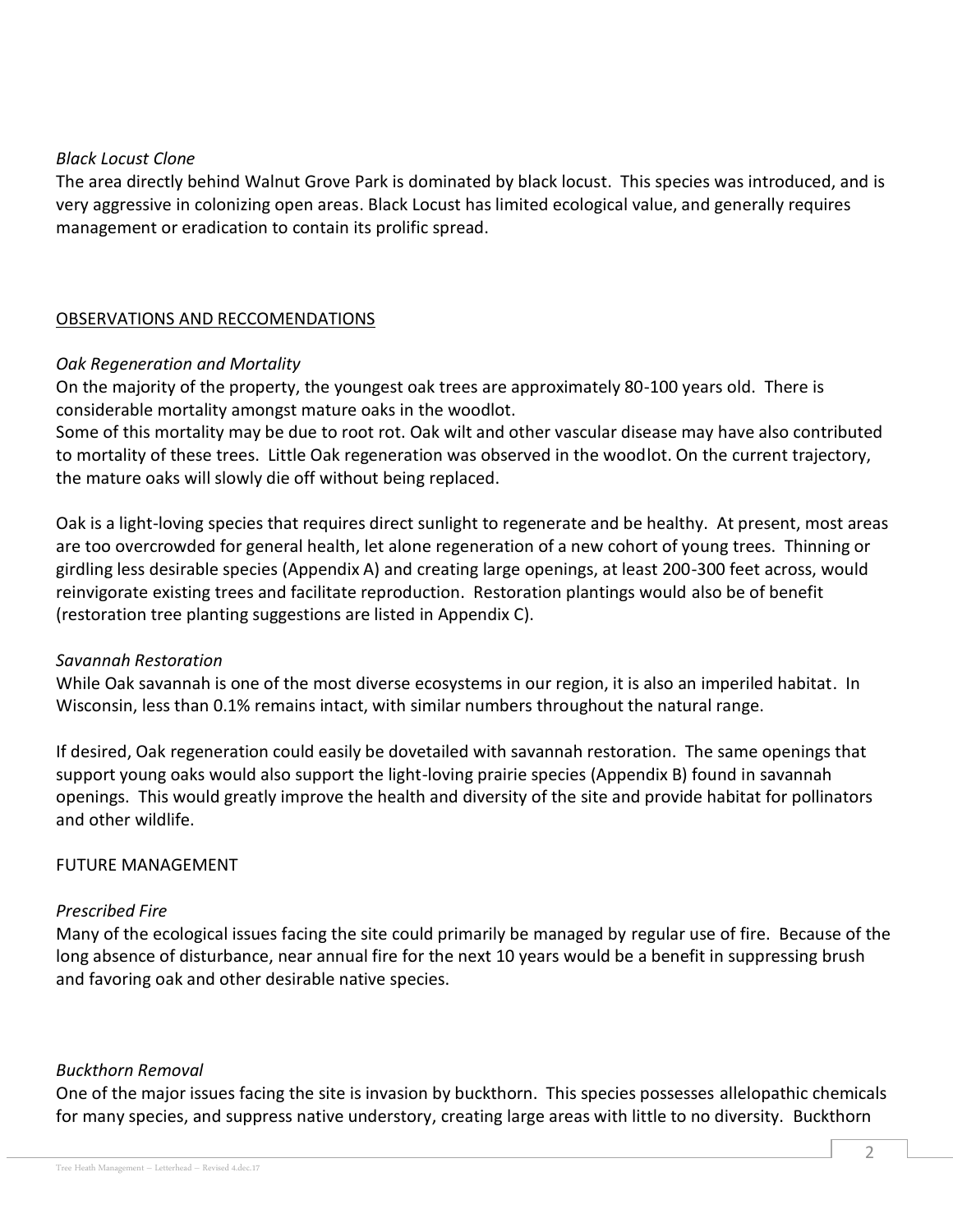fruit is a diuretic, so wildlife that consume it cannot retain it as food, resulting in a net loss in calories and quick distribution of the seeds.

Within the survey, there are hundreds of mature buckthorn sampled. This buckthorn population is a major obstacle to ecological health. Removal of all buckthorn possible is recommended.

In areas where buckthorn is removed, follow up of regular prescribed fire or mechanical removal to suppress the younger individuals, preventing them from reaching maturity is recommended. If possible, retain desirable understory species like pagoda dogwood and elderberry and consider introducing other fruiting shrubs like serviceberry or hazelnut to compete with the buckthorn.

## *Garlic Mustard*

Garlic Mustard is an invasive found throughout much of the site, particularly in the floodplain. It also possesses allelopathic chemicals that suppress other plants. It seeds prolifically and creates large monocultures, with little ecological value. Unlike buckthorn it is biennial, dying after its second season. For management, the primary goal is to prevent the second year plants from seeding by either removal or herbicide.

## *Deadwood*

Standing dead trees feed a variety of insects and fungi, which in turn feed birds and other wildlife. Hollow cavities also provide nesting habitat. Downed wood adds considerable benefit as well. It is used by insects and reptiles as habitat. It also prevents erosion and helps regulate hydrology. When possible, utilize removals for trail edging or to support banks and hillsides. This can be an opportunity to provide ecological services and avoiding hauling costs. An exception is standing dead Red Oak trees that are harboring Oak Wilt fungal matts, which should be taken off site.

## *Outreach*

Through its location any project in the Sauk Creek Greenway will affect a number of people in the community. For this reason it will be important to have good outreach regarding any proposed project.

One possible issue is encroachment by homeowners onto city property. Many of the homeowners currently make use of city land to varying degrees and may have issues with any project that affects their current use.

**Appendix A - Ranked priority of retention for common species (highest to lowest)** Swamp White Oak Bur Oak

White Oak Shagbark Hickory

Pin Oak Red Oak Black Oak Hackberry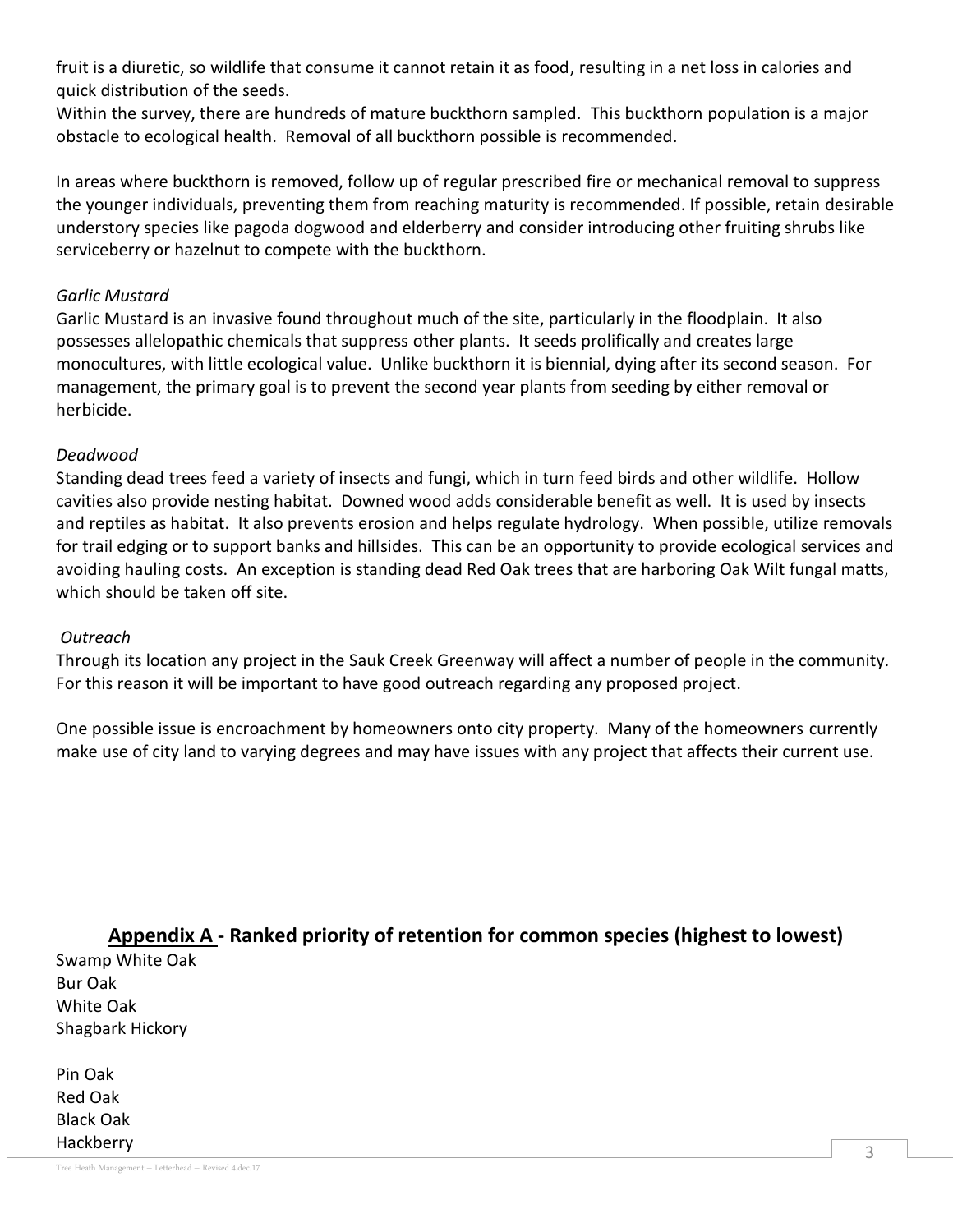Black Walnut Black Cherry

**Cottonwood** Silver Maple Elm Ash Mulberry Box Elder

Black Locust Buckthorn

Overall, the 0-100 score also provides a good reference regarding the priority of retaining a given tree. In general:

80 or higher should be kept if possible 70s are lower priority and trees in this range likely have some issue 60s are the lowest rating to consider retaining and likely have some serious issue 59 & lower have a serious issue and may pose some degree of risk due to possible failure.

# **Appendix B - Native species recommendations for various conditions**

**Prairie Species** Bee balm Black-eyed Susan False sunflower Pale purple coneflower Purple prairie clover Common milkweed Butterfly milkweed Stiff goldenrod Showy goldenrod New England aster Sky blue aster